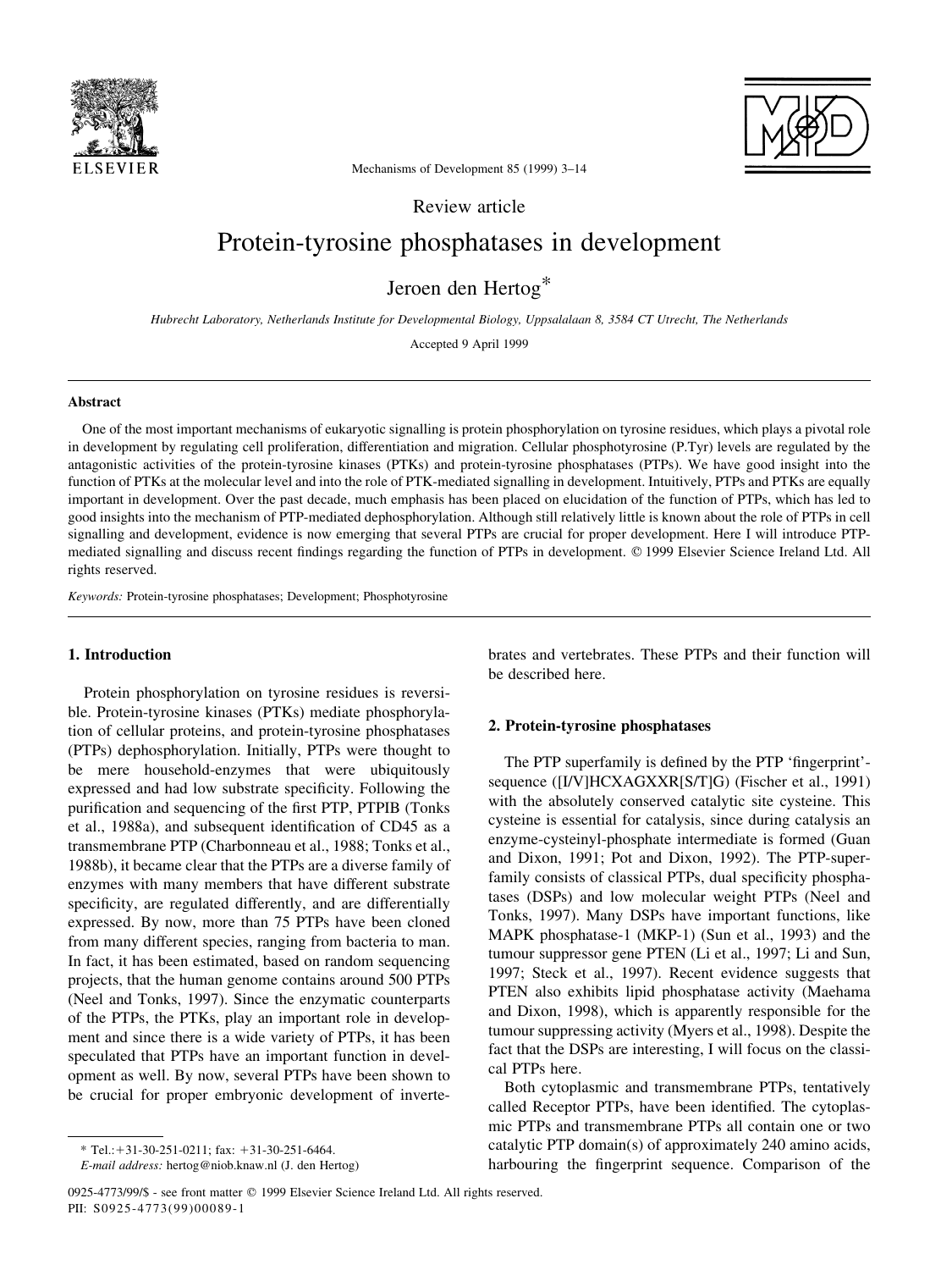crystal structures of the PTPs that have been solved to date demonstrates that the PTP domains are not only conserved in sequence, but also in structure (Denu et al., 1996; Fauman and Saper, 1996). The sequences outside the catalytic domain are diverse and may regulate PTP activity and/or function in both the cytoplasmic and receptor PTPs.

#### 2.1. Cytoplasmic protein-tyrosine phosphatases

Cytoplasmic PTPs contain a single catalytic PTP domain. Apart from the PTP domain, the cytoplasmic PTPs do not share sequence homology and the sequences outside the PTP domains have various functions (Mauro and Dixon, 1994) (Fig. 1). For example, a hydrophobic region was identified in PTP1B that directs PTP1B to the endoplasmic reticulum (ER) (Frangioni et al., 1992). Activation of the protease calpain cleaves the catalytic domain off of the ERlocalization domain, releasing active PTP1B from the ER into the cytoplasm, where it may dephosphorylate target proteins (Frangioni et al., 1993). Therefore, the hydrophobic region in PTP1B is involved in subcellular localization and may play a role in regulation of PTP1B activity. Drosophila DPTP61F contains a hydrophobic C-terminus, similar to PTP1B. In addition, an alternatively spliced form of DPTP61F was identified with a nuclear localization signal that drives nuclear localization of DPTP61F. The catalytic activity of the two splice isoforms is indistinguishable, suggesting that the C-termini are involved in subcellular localization, rather than regulation of activity (McLaughlin and Dixon, 1993).

Shp-1 and Shp-2 contain two Src Homology-2 (SH2) domains that bind specifically to P.Tyr in target proteins. These SH2 domains may thus be involved in substraterecognition (reviewed by Feng and Pawson, 1994; Van Vactor et al., 1998). The recently solved crystal structure of Shp-2 demonstrates that unliganded Shp-2 is inactive, due to steric hindrance of the catalytic site by the N-terminal SH2 domain. Binding of P.Tyr-containing peptides or proteins induced a conformational change, thereby directly activating the PTP activity of Shp-2. Therefore, the N-terminal SH2 domain acts as a molecular switch, turning Shp-2 on or off, depending on the presence of P.Tyr-containing peptides (Hof et al., 1998). Taken together, the SH2 domains in Shp-2 (and presumably also in Shp-1) have dual functions in regulating the catalytic activity of these PTPs, and in directing the PTP activity to target proteins.

Not only SH2 domains, but also other protein-protein interaction domains have been identified in cytoplasmic PTPs that may direct these PTPs to specific subcellular locations. The band 4.1 domain in PTP-BL may mediate binding to cytoskeletal proteins, and the PDZ-domains binding to specific hydrophobic sequences in the C-termini of target proteins (Saras and Heldin, 1996). The PEST-domains may mediate rapid degradation of PEST-containing PTPs, although the half-life of these PTPs reportedly is not extremely short (Charest et al., 1995). Alternatively, the PEST



Fig. 1. Cytoplasmic protein-tyrosine phosphatases. Typical examples of cytoplasmic PTPs are depicted. The PTP domains are indicated, as well as the different structural domains outside the PTP domain that may be involved in subcellular localization, in protein-protein interactions and/or in PTP/substrate interactions. The identity of the different domains is indicated in the key on the right. PTP, Protein-Tyrosine Phosphatase; ER-loc., endoplasmic reticulum localization; NLS, nuclear localization signal; SH2, Src Homology 2; PEST, Pro-, GIu-, Ser- and Thr-rich; PDZ, conserved domain initially found in PSD-95, DlgA and ZO-1 that binds to C-terminal hydrophobic sequences in target proteins.

sequences may provide proline rich binding sites for SH3 or WW domain containing proteins. For instance, PTP-PEST was found to associate with its substrate,  $p130^{\text{Cas}}$ , through a proline-rich sequence in PTP-PEST and the SH3 domain in p130Cas (Garton et al., 1997). In conclusion, the function of sequences outside the catalytic domain in cytoplasmic PTPs are three-fold: (1) regulation of activity, (2) subcellular localization, and (3) interaction with other proteins, including substrates.

# 2.2. Receptor protein- tyrosine phosphatases

The receptor PTPs have been classified on the basis of structural differences, mainly in the extracellular domain, and at least six distinct types have been identified (Fig. 2A). The receptor PTPs contain one or two PTP domains, of which the membrane proximal domain (D1) contains the majority of the activity, while the membrane distal domain (D2) of several PTPs has been demonstrated to exhibit some PTP activity (Wang and Pallen, 1991; Wu et al., 1997). However, some D2s lack residues that are essential for catalysis, including the catalytic site cysteine, and these D2s do not display any PTP activity (e.g. HPTPγ, Krueger et al., 1990). Nevertheless, D2s are highly conserved and mutation of only two residues in RPTP $\alpha$  D2 potentiates PTP activity to levels that are comparable to D1 (Lim et al., 1998; Buist et al., 1999), suggesting that RPTP-D2s have an important function. However, in view of the low PTP activity of RPTP-D2s it is unlikely that this residual activity is physiologically relevant. Instead, RPTP-D2s may be involved in regulation of RPTP-D1 activity, in protein-protein interactions with other RPTPs (Wallace et al., 1998; Felberg and Johnson, 1998), or with potential effector proteins (den Hertog et al., 1994; Serra-Pagès et al., 1995), or even in defining substrate specificity by binding to substrates, thereby presenting them to catalytically active RPTP-D1s (Hunter, 1998).

The extracellular domains of RPTPs are diverse, ranging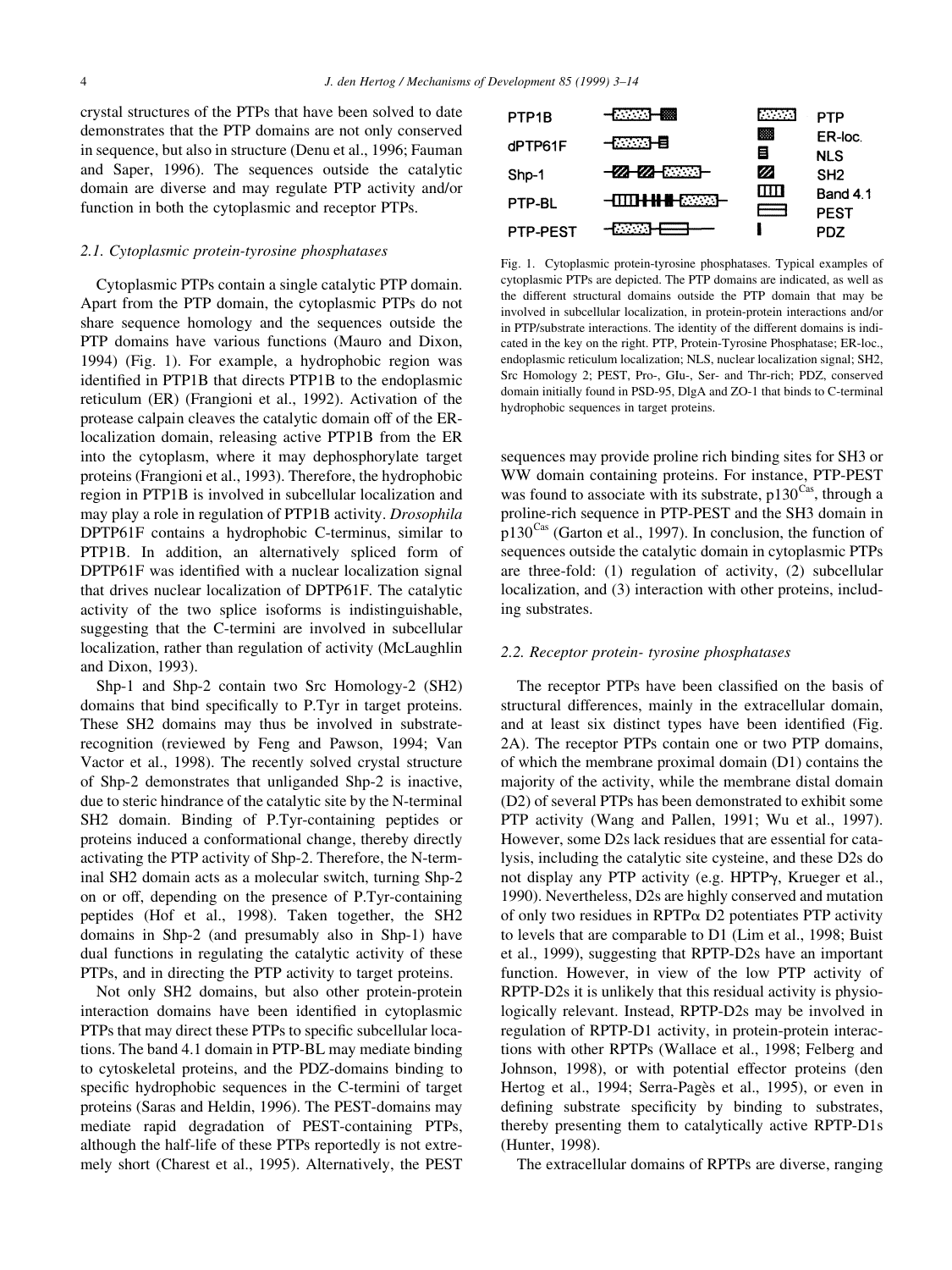

Fig. 2. Receptor Protein-Tyrosine Phosphatases. (A) Vertebrate RPTPs. At least six different subtypes of transmembrane RPTPs have been identified. Classification is done, mainly based on the sequences in the extracellular domain. (B) Invertebrate RPTPs. Clr-1 is a C. elegans RPTP, the other four are Drosophila RPTPs. The different domains are indicated in the key at the bottom. FNIII-like, fibronectin type III-like; Ig-like, immunoglobulin-like; MAM, conserved domain, initially identified in Meprin, A5 and Mu proteins; CA-like, carbonic anhydrase-like; PTP, Protein-Tyrosine Phosphatase.

from very short, e.g. RPTP $\epsilon$  (27 residues), to very extensive. Many RPTPs display features in their extracellular domains of cell adhesion molecules (CAMs) with multiple fibronectin type III-like repeats and immunoglobulin domains. In addition, carbonic anhydrase-like domains, MAM (Meprin-Xenopus A2-Mu) domains or cysteine rich regions have been identified in RPTPs (Fig. 2A). It is tempting to speculate that the RPTPs actually function as receptors, transducing extracellular signals across the membrane by binding extracellular ligands. The subfamily of MAMdomain containing RPTPs has been demonstrated to engage in homophilic interactions when expressed at high levels on apposing cells (Brady-Kalnay et al., 1993; Gebbink et al., 1993; Sap et al., 1994), which is mediated by the MAM domain and the immunoglobulin domain (Brady-Kalnay and Tonks, 1994; Zondag et al., 1995). The extracellular domain of PTPb/z functions as a ligand for the neuronal receptor complexes Contactin/Caspr and Contactin/Nr-CAM and both soluble as well as membrane-bound RPTP $\beta$ / $\zeta$  ectodomain induced neurite outgrowth of tectal neurons. The carbonic anhydrase domain and the FNIIIlike domain are required for binding to the Contactinprotein complexes (Peles et al., 1995; 1997; Sakurai et al., 1997). Recently, the extracellular domain of a specific isoform of LAR was identified as a receptor for the laminin/nidogen complex, and binding of laminin/nidogen to LAR may affect the actin cytoskeletal structure, resulting in morphological changes of cells (O'Grady et al., 1998). However, even though cellular changes have been observed upon ligand binding to RPTPs, it remains to be determined

whether intracellular PTP activity is affected by ligand binding.

Whether and, if so, how RPTPs are regulated is an extremely important question that remains to be answered definitively. In analogy to the receptor PTKs, RPTPs may be regulated by dimerization (Weiss and Schlessinger, 1998). It has been demonstrated that chimeric Epidermal Growth Factor Receptor (EGFR)/CD45 is functionally inactivated by ligand-induced dimerization. CD45-D1 activity is essential for potentiation of T cell receptor (TCR) signalling, in that expression of CD45 in T cells that lack endogenous CD45 is sufficient to restore otherwise defective TCR signalling (Desai et al., 1994). Similarly, expression of chimeric EGFR/CD45 restored TCR signalling, but ligand-induced dimerization of EGFR/CD45 abolished restoration of TCR signalling, suggesting that CD45 activity is inhibited by dimerization (Desai et al., 1993). Dimerization-induced inactivation of RPTPs is supported by structural evidence. RPTP $\alpha$ -D1 forms dimers in two independent crystals. These dimers are presumably inactive, since an amino-terminal helix-turn-helix wedge-like structure inserts into the catalytic site of a dyad-related monomer, thereby blocking the catalytic site (Bilwes et al., 1996). The sequences that are involved in dimerization of  $RPTP\alpha-D1$  are conserved in other RPTPs, suggesting that RPTP-dimerization is a general phenomenon. Support for this model comes from binding studies in which CD45-D1 was found to form homodimers in solution (Felberg and Johnson, 1998). Moreover, the wedge-like structure is essential for RPTPσ-D1/RPTPδ-D2 heterodimerization, in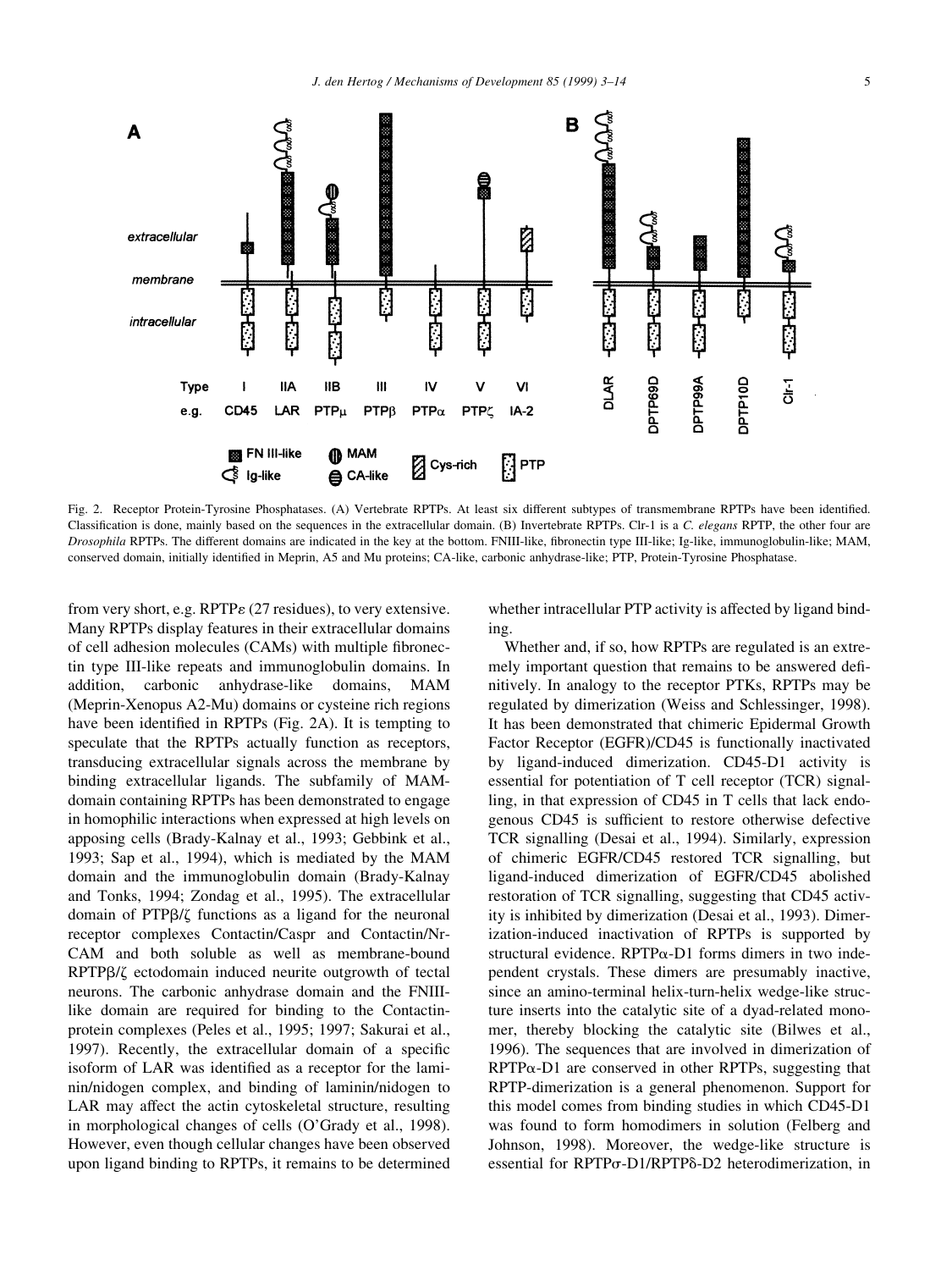that deletion of the wedge in  $RPTP\sigma-D1$  abolished binding to RPTP<sub>6</sub>-D<sub>2</sub> (Wallace et al., 1998). In contrast, RPTP<sub>µ</sub>-D1 did not form dimers in crystals, like  $RPTP\alpha-D1$  (Hoffmann et al., 1997). However,  $RPTP\mu$  has an unusually long juxtamembrane region, suggesting that either  $RPTP\mu$  is an exception that does not dimerize, or that the experimental conditions were not favouring  $RPTP\mu$ -D1 dimer formation in the crystals. Recent evidence strongly supports the hypothesis that RPTPs are inactivated by dimerization, since mutation of a single residue in the EGFR/CD45 chimaera, corresponding to a residue that is involved in dimerization in RPTPa-D1 crystals, abolished dimerization-induced inactivation (Majeti et al., 1998). In conclusion, evidence is accumulating that dimerization negatively regulates RPTP activity. The model that dimerization inhibits RPTP activity is especially appealing because it is exactly the inverse of the enzymatic counterpart of RPTPs, the RPTKs, that are activated by dimerization. Whether ligand binding is required for RPTP dimerization, similar to the RPTKs, or whether ligands induce monomerization of otherwise dimeric RPTPs remains to be determined.

#### 3. Function of PTPs in invertebrates

Genetic screens have provided detailed insight into the function of PTPs in lower eukaryotic systems. In yeast, much work has been done on PTPs that regulate MAPKs, and thus are involved in multiple signalling pathways (reviewed by Van Vactor et al., 1998). In Dictyostelium discoidum, three PTPs have been identified that have distinct effects on growth rate and development (Howard et al., 1992; Gamper et al., 1996). Here, I will focus on the role of PTPs in development of multicellular organisms. Forward and reverse genetic screens using flies and worms have contributed tremendously to our insight into the role of PTPs in development. In fact, we are beginning to unravel the genetic pathways in which PTPs are involved, and biochemical evidence provides definitive proof for some of the genetic interactions. These analyses in invertebrates provide valuable insights into the function of PTPs, and it is tempting to extrapolate the genetic data obtained in flies and worms to vertebrates.

# 3.1. SH2-domain containing PTPs

One of the first indications that PTPs play an important role in development came from the identification of the gene that is responsible for the corkscrew phenotype in Drosophila as an SH2-domain containing PTP (Perkins et al., 1992). Csw is most homologous to mammalian Shp-2, although Csw contains an insert in its catalytic domain. Csw is maternally required for normal determination of cell fates at the termini of the embryo and the csw mutant embryos are twisted or U-shaped and die during pupal stages (Perkins et al., 1992). Analysis of double mutants



Downstream signalling

Fig. 3. Csw may play a central role in RPTK to Ras signalling. Cswmediated dephosphorylation of the adaptor protein Dos leads to activation of Ras. In addition, Csw itself becomes phosphorylated on tyrosine upon binding to activated RPTKs, thereby providing binding sites for the SH3- SH2-SH3 adaptor protein Drk. Binding of Drk with its associated protein, Sos, a guanine nucleotide exchange factor for Ras, leads to activation of Ras. Moreover, binding of Csw to activated RPTKs may lead to dephosphorylation of specific binding sites in RPTKs. For instance, Csw dephosphorylates the binding site for the negative regulator of Ras, RasGAP, in the Torso RPTK, thereby prohibiting RasGAP activation. In conclusion, Csw is a modulator of RPTK signalling and is essential for several developmental processes in the Drosophila embryo, including eye development (mediated by the RPTK Sevenless), and specification of embryonic terminal cells (mediated by the RPTK Torso).

indicated that csw is genetically downstream of the RPTK torso, and in parallel with D-Raf. Csw is not only required for Torso signalling, but also for signalling by other RPTKs, including Sevenless, Breathless and DER (Perkins et al., 1996; Allard et al., 1996).

Csw may play a central role in RPTK to Ras signalling (Fig. 3). Recent evidence suggests that Csw binds to Torso P.Tyr630 through its SH2 domain(s) and directly dephosphorylates Torso P.Y918, the binding site for RasGAP. In addition, Csw acts as an adaptor protein, coupling Torso to Ras activation via Drk and Sos. Therefore, Csw counteracts RasGAP in two ways, by prohibiting RasGAP activation and by counteracting RasGAP activity (Fig. 3). The opposing activities of Csw and RasGAP modulate the strength of the Torso RPTK signal, thereby establishing the fine-tuning of *Drosophila* terminal development (Cleghon et al., 1998). RasGAP is not the only downstream component in Csw-mediated signalling and other substrates are involved in the function of Csw as well. For instance, Dos is an adaptor protein that is genetically downstream of Csw in the Sevenless signalling pathway and Dos was identified as a substrate of Csw, using a `substrate-trapping' procedure (Fig. 3) (Herbst et al., 1996; Raabe et al., 1996). In conclusion, Csw may be a regulator of RPTK to Ras signalling that acts at multiple sites.

The homolog of Shp-2 in C. elegans, PTP-2, is essential for proper oogenesis and although it is not essential for vulval development, mutation of PTP-2 affects vulval phenotypes caused by several other genes. Like in Drosophila, PTP-2 is genetically downstream of RPTKs, in paral-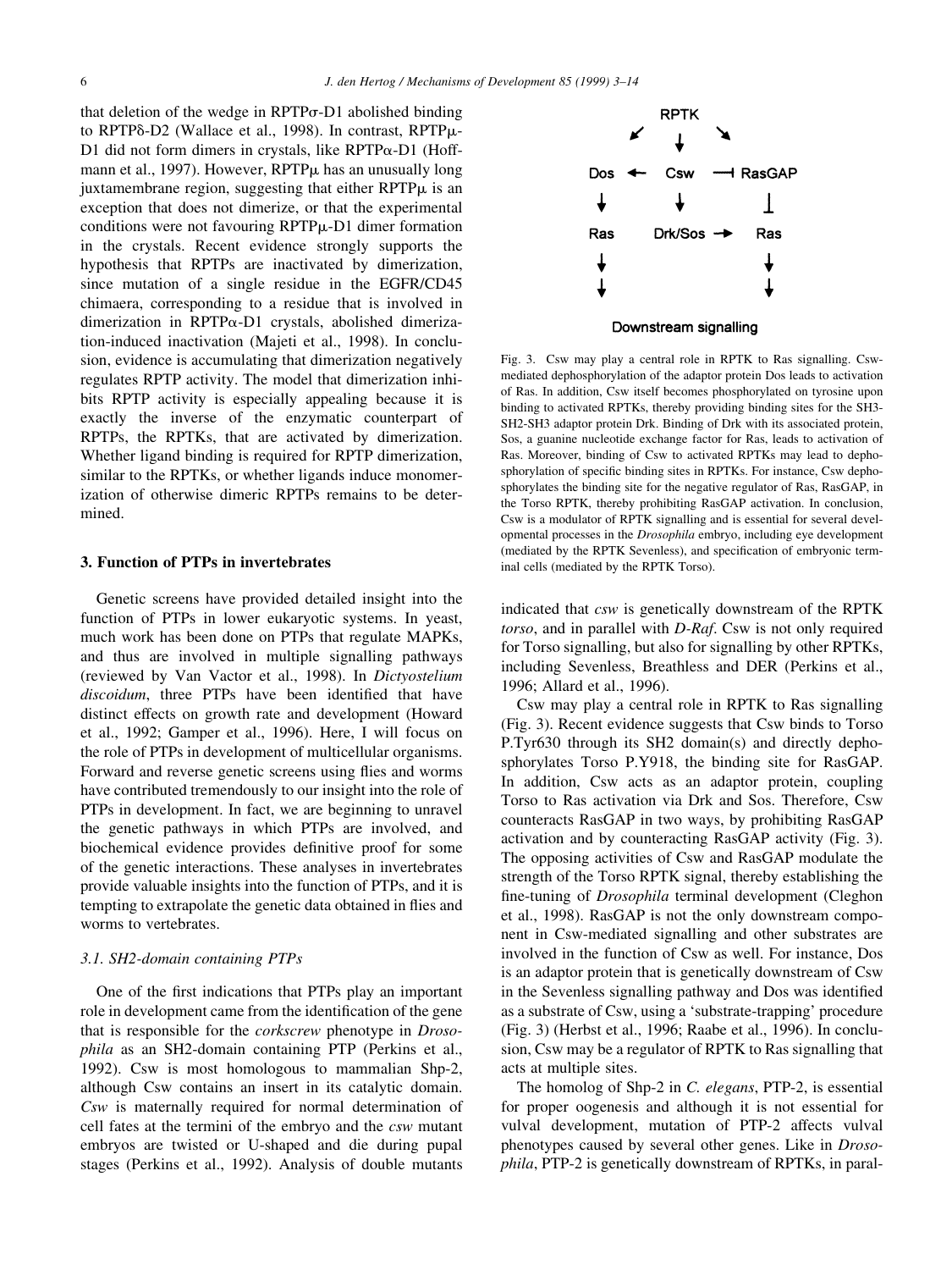

Fig. 4. Model for DLAR signalling in axon pathfinding. Genetic evidence suggests that DRac is downstream of DLAR. Biochemical evidence from mammalian systems suggests that the large multi-domain protein Trio mediates DLAR-induced DRac activation, since Trio binds to LAR and contains a Rac-specific guanine nucleotide exchange factor domain. The axon pathfinding phenotype of the DLAR mutant Drosophila embryos suggests that the extracellular domain and/or ligands are involved in DLAR function. However, to date such ligands have not been identified yet.

lel with or upstream of Ras (Gutch et al., 1998), suggesting a similar role for C. elegans PTP-2 as for Drosophila Csw.

#### 3.2. Receptor PTPs

The first indication that RPTPs play an important role during development also came from work in Drosophila. The expression pattern of four RPTPs in Drosophila, DLAR, DPTP10D, DPTP99A and DPTP69D, with high and specific expression in motor neuron axons, suggested that these RPTPs are involved in axon guidance (Tian et al., 1991; Yang et al., 1991; Desai et al., 1996). These three RPTPs belong to the type IIa and type III subfamilies of RPTPs, which are characterized by multiple immunoglobulin-like and FNIII-like domains (DLAR and DPTP69D), or only FNIII-like domains (DPTP99A and DPTP10D) in the extracellular domain (Fig. 2B). Recently, genetic evidence confirmed the importance of RPTPs in axon guidance, since Drosophila mutants were identified with mutations in RPTPs that showed defects in axonal pathfinding (Krueger) et al., 1996; Desai et al., 1996; 1997). The phenotype of these RPTP mutant embryos have been discussed in excellent recent reviews (Chien, 1996; Van Vactor et al., 1998; Van Vactor, 1998). Briefly, in DLAR mutant embryos, the segmental nerve b (SNb) axons bypass their normal muscle target region and continue to extend distally along the common pathway, following the intersegmental nerve (ISN) (Krueger et al., 1996). DPTP69D mutant embryos show a complex axon path finding phenotype, in that the SNb axon stops growing before reaching its target muscle, or it follows incorrect pathways and bypasses its target. DPTP99A mutants have no obvious axon pathfinding phenotype. However, the function of DPTP69D and DPTP99A may be partially redundant, since the penetrance

and the severity of the SNb defects in mutant embryos that lack both DPTP69D and DPTP99A is enhanced compared to DPTP69D mutant embryos (Desai et al., 1996). Analysis of mutants that lack DLAR, DPTP69D and DPTP99A demonstrates that specific RPTPs are required for pathway decisions along the trajectories of the ISN and SNb motor nerves. In addition, only in the triple mutant the SNb axon does not progress beyond the first branch point, indicating that any of the three RPTPs is sufficient for progression beyond the first branch point. It is noteworthy that these three RPTPs are only required for pathway decisions of particular axons, since the SN root branches (SNa and SNc) are relatively normal in embryos that lack all three RPTPs (Desai et al., 1997).

Although it is clear that RPTPs play an important role in axon pathfinding in *Drosophila*, the molecular mechanism underlying the involvement of these RPTPs remains to be determined. It has been demonstrated that the small GTP binding protein Rac is genetically downstream of DLAR (Kaufmann et al., 1998). This interaction may be mediated by Trio, a large multi-domain protein that binds to human LAR and contains a Rac guanine nucleotide exchange factor domain (Debant et al., 1996). It is noteworthy that C. elegans UNC-73, which is closely related to vertebrate Trio, specifically activates Rac and is required for proper cell and growth cone migration, presumably through regulation of cytoskeletal rearrangements (Steven et al., 1998). Whether a Drosophila homolog of Trio couples DLAR to Rac remains to be determined, but this notion has led to a model for the involvement of DLAR in axon pathfinding (Fig. 4). This linear model is far from complete, since other signalling proteins that interact with the cytoplasmic domain of LAR, including LIP-1 and Liprins (Serra-Pages et al., 1995; 1998), may be involved in axon path finding as well. Interestingly, recently the PTK Abl and its substrate Enabled (Ena) were found to play important roles in axon pathfinding, which may be due to direct interactions with the DLAR pathway, since Abl and Ena associate with the cytoplasmic domain of DLAR, and are dephosphorylated by DLAR (Wills et al., 1999). In view of the axon path finding phenotype, it is highly likely that LAR ligands are involved in LAR-mediated axon path finding. There is evidence that the extracellular domain of LAR is involved in pathfinding in the leech, Hirudo medicinalis. HmLAR2, the leech homolog of DLAR, is specifically expressed on growth cones of transient neuron-like template cells, Comb cells, when these cell processes grow out rapidly. Injection of antibodies, directed at the extracellular domain of HmLAR2, leads to partial internalization of HmLAR2. Concomitantly, the processes of the HmLAR2-expressing cells project aberrantly and extend over shorter distances than normal, while the growth cones appear normal. These data suggest that the extracellular domain of HmLAR2 transduces extracellular signals that are required for normal growth cone pathfinding (Gershon et al., 1998).

The first transmembrane PTP that was identified in  $C$ .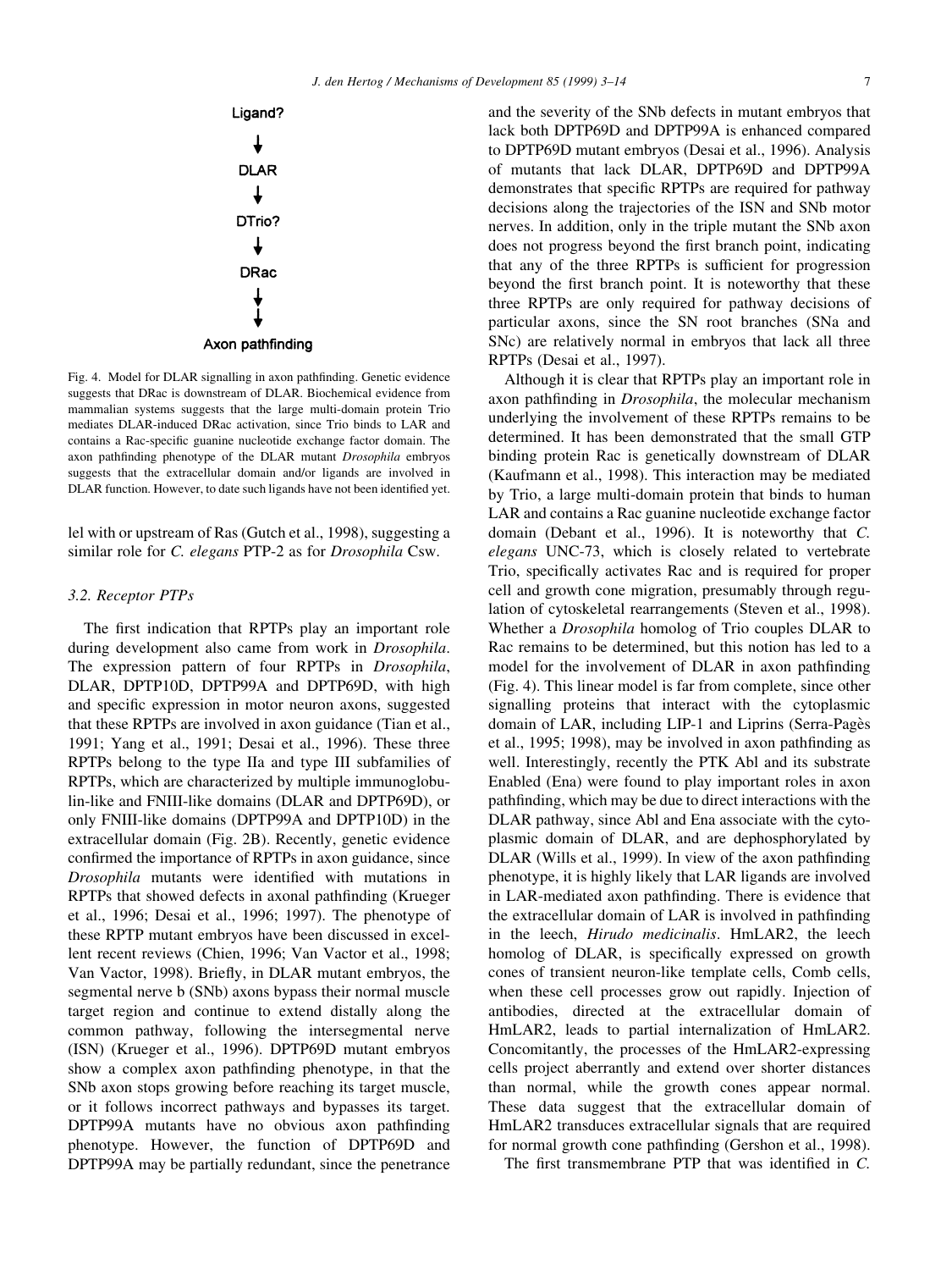elegans is Clr-1, which contains two immunoglobulin-like and one FNIII-like domain (Fig. 2B) (Kokel et al., 1998). Mutant embryos with mutations in clr-1 express the severe clear phenotype that is characterized by extremely short, immobile and infertile animals. In addition, their pharynx and intestine appears to float within the pseudocoelom. Animals that are homozygous for the most severe alleles die during larval development, but most animals survive. Wild type *clr-1* completely rescued the phenotype, but mutant *clr-1* with a mutation in the catalytic site cysteine in D1 did not, demonstrating that catalytic activity of Clr-1- D1 is essential for its function.  $Clr-1$  was identified in a screen for suppressors of the egl-15 hypomorphic mutant phenotype. Egl-15 encodes a C. elegans RPTK, a fibroblast growth factor receptor (FGFR) (DeVore et al., 1995). Clr-1 and egl-15 mutually suppress each other, suggesting that this RPTP and this RPTK have opposing activities. Using null alleles, it was clear that the clear phenotype of clr-1 mutants is dependent on integrity of egl-15, while the phenotype of egl-15 mutants is not dependent on clr-1. Since catalytic activity of Clr-1 is required for its function, it is highly likely that Clr-1-mediated dephosphorylation acts as a negative regulator of egl-15 signalling (Kokel et al., 1998).

## 4. The function of PTPs in vertebrates

Forward genetics experiments in invertebrates have provided insight into the function of several PTPs, as described above. Homologous PTPs have been identified in vertebrates and it is tempting to speculate that these vertebrate PTPs have similar functions as their invertebrate counterparts. However, until now, such extrapolations have proved to be very difficult. In fact, still relatively little is known about the function of PTPs in vertebrate development, despite many extensive PTP expression studies, revealing complex spatio-temporal expression patterns. Many PTPs, in particular RPTPs, are highly and specifically expressed during brain development (reviewed by Stoker and Dutta, 1998), suggesting that PTPs play an important role in neural development. Gene ablation studies have provided some insight into the function of PTPs in vertebrate development, although knock-outs of many PTPs disappointingly did not result in phenotypes, which is presumably due to redundancy. Double or triple knockouts of closely related subfamily members may be required to obtain insight into the function of these subfamilies of PTPs. Much work has been done, focussed at analysis of the function of PTPs in cell signalling, which has provided important clues as to the biological function of these PTPs. However, the most important question regarding  $PTP$ -signalling  $-$  what are their substrates  $-$  remains elusive in most cases. Here, I will discuss the (possible) role of several PTPs in vertebrate development.

# 4.1. SH2 domain-containing PTPs

In vertebrates, two SH2-containing PTPs have been identified, Shp-1 and Shp-2. Shp-1 is predominantly expressed in haematopoietic cells, while Shp-2 is more broadly expressed. Shp-1 was identified as the gene that is disrupted in the motheaten mutant mice (Shultz et al., 1993). Two motheaten alleles have been identified with varying severity, motheaten (me/me) and motheaten viable (me $\degree$ /me $\degree$ ). Me/me homozygous mice develop systemic autoimmune disease and die within 3-9 weeks after birth. The defects in these mice are linked to developmental or functional defects in the haematopoetic system (Shultz et al., 1993), consistent with exclusive expression of Shp-1 in the haematopoetic system  $(Y<sub>i</sub>$  et al., 1992). Shp-1 binds to specific P.Tyr residues in target proteins through its SH2 domains. Many potential Shp-1 substrates have been identified, including haematopoietic receptors, e.g. the interleukin-3 (IL-3) receptor, associated kinases, e.g. ZAP-70, and adaptor proteins (reviewed by Frearson and Alexander, 1997). However, which of these substrates are essential for the function of Shp-1 remains to be determined.

Gene targeting of Shp-2 in mice was done by deletion of exon 2 or exon 3 in two independent studies (Arrandale et al., 1996; Saxton et al., 1997). Both groups report that targeting of Shp-2 led to embryonic lethality at day 10.5 and 8.5, respectively. Whether the exon 2 deletion is a null mutation remains to be determined, but as it turns out the exon 3 deletion gives rise to reduced (approximately 25% of wild type) expression of mutant Shp-2 with a deletion in the C-terminal SH2 domain. This mutant Shp-2 is not functional, since it does not bind to its normal targets (Saxton et al., 1997). Targeting of Shp-2 exon 3 led to improper gastrulation and Shp- $2^{\text{exon}3-j}$  embryos died at mid-gestation with defects in the node, the notochord and in posterior elongation (Saxton et al., 1997). Analysis of MAP kinase activation in fibroblasts, derived from the Shp- $2^{\text{exon}3-/-}$  embryos, indicated that Shp-2 is essential for proper MAP kinase activation, since FGF-induced MAP kinase activation is transient in Shp- $2^{exon3-/-}$  cells and sustained in wild type cells. Moreover, MAP kinase activation is differentially affected, since PDGF-induced MAP kinase activation is identical in Shp- $2^{exon3-/-}$  and wild type fibroblasts (Saxton et al., 1997). Conceivably, the function of Shp-2 in signalling of some RPTKs, including the FGFR, is essential for normal early vertebrate development. Overexpression of dominant negative Shp-2 caused severe posterior truncations in Xenopus embryos. In addition, in ectodermal explants, dominant negative Shp-2 blocked FGF-induced mesoderm induction and MAP kinase activation (Tang et al., 1995), again suggesting that Shp-2 acts as a positive component in FGFRsignalling. Taken together, all of the observed phenotypes, including the ones in invertebrates, are consistent with the large body of biochemical evidence that Shp-2 is required for proper RPTK signalling.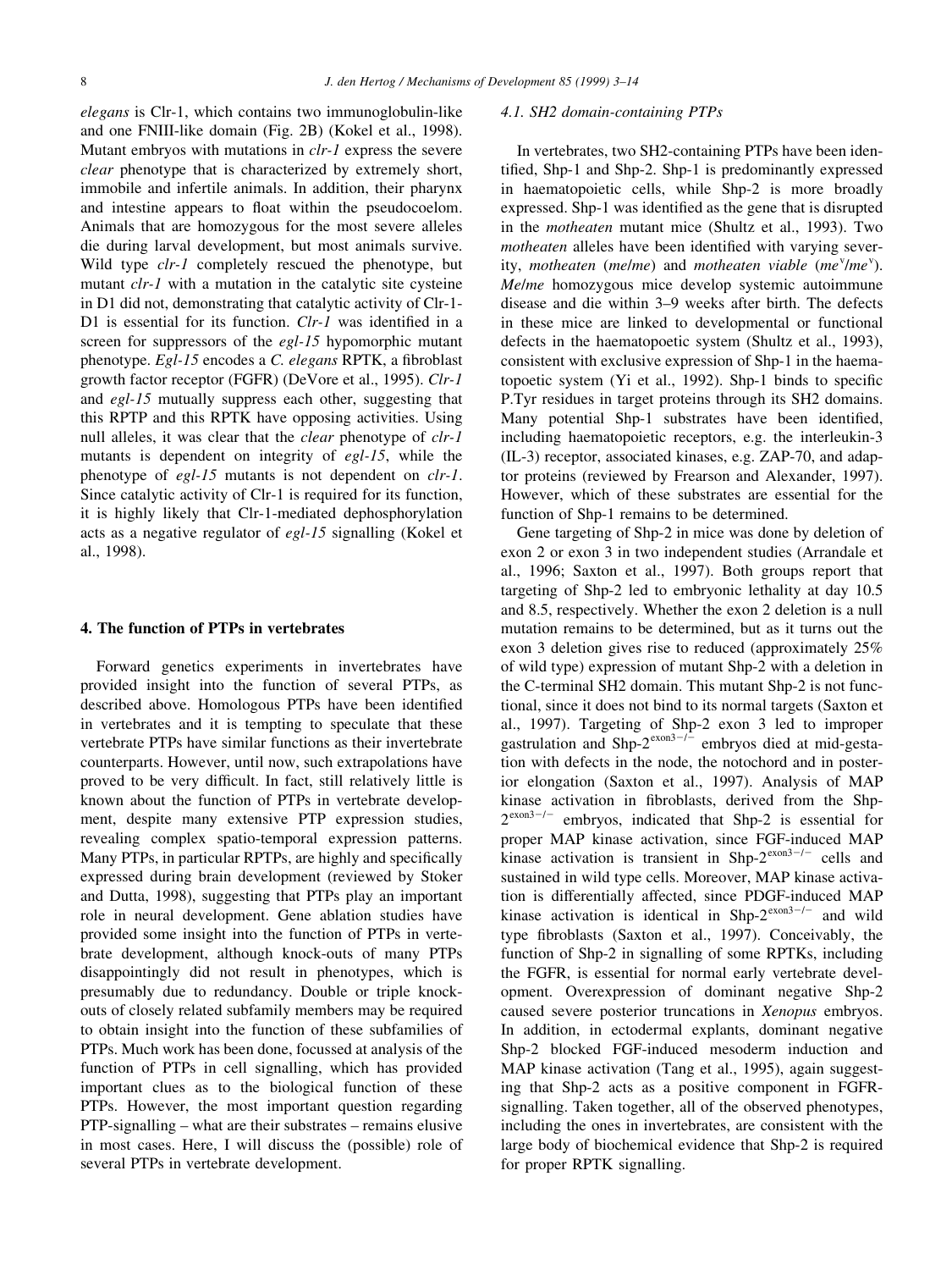

Fig. 5. CD45 potentiates T cell receptor (TCR) signalling. CD45 dephosphorylates and activates the PTK Lck (and Fyn, not depicted here), which phosphorylates multiple subunits of the TCR on tyrosine upon MHC binding to the TCR. These phosphorylated TCR subunits provide binding sites for downstream kinases, including ZAP70, which is phosphorylated by Lck and/or Fyn and becomes activated, resulting in downstream signalling. In the absence of CD45, Lck and Fyn are not activated, and MHC binding to the TCR does not lead to tyrosine phosphorylation of TCR subunits, nor to downstream signalling. It is not clear whether ligand binding to CD45 is involved in TCR potentiation.

#### 4.2. Other cytoplasmic PTPs

Relatively little is known about the role of the other cytoplasmic PTPs in vertebrate development. Several PTPs have been knocked out by gene targeting, or by gene trapping. For instance, a gene trap insertion in PTP-BL produced a fusion between PTP-BL and  $\beta$ -galactosidase, allowing detailed analysis of PTP-BL expression during development (Thomas et al., 1998). PTP-BL is highly expressed in epithelial cells and in the peripheral nervous system, suggesting that PTP-BL plays an important role there. However, specific gene targeting by homologous recombination of PTP-BL did not induce obvious phenotypes in  $PTP-BL^{-/-}$  mice, presumably due to redundancy (W. Hendriks, personal communication). Gene targeting of the T cell PTP, TC-PTP, which is highly expressed in haematopoietic cells led to specific defects in bone marrow, B cell lymphopoiesis and erythropoiesis, as well as in T and B cell functions. Deletion of TC-PTP is not embryonic lethal, but the TC-PTP<sup> $-/-$ </sup> mice die 3–5 weeks after birth. The phenotype of the  $TC-PTP^{-/-}$  mice demonstrates that  $TC-PTP$ plays an important role in both haemopoiesis and immune function (You-Ten et al., 1997). Recently, PTP1B was knocked out and  $PTP1B^{-/-}$  mice developed normally. However, PTP1B<sup> $-/-$ </sup> mice displayed enhanced sensitivity to insulin and were resistant to weight gain, consistent with a role for PTP1B in insulin receptor dephosphorylation (Elchebly et al., 1999a). Finally, PTP-PEST has been knocked out (Côté et al., 1998), which induces embryonic lethality around 8.5 days p.c.  $PTP-PEST^{-/-}$  embryos display several abnormalities, from the central nervous

system to the development of some cell lineages, derived from the endoderm (M. Tremblay, personal communication).

Interestingly, embryonic fibroblasts, derived from the  $PTP-PEST^{-/-}$  embryos, facilitated identification of  $p130<sup>Cas</sup>$ , and  $p130<sup>Cas</sup>$ -family members, Hef1 and Sin as substrates of PTP-PEST (Côté et al., 1998). In addition, the PTP-PEST $^{-/-}$  fibroblasts provided evidence that PTP-PEST is involved in the breakdown of focal adhesions (Augers-Loustau et al., 1999), which may be why PTP-PEST is essential for early development. Taken together, we are beginning to get some insight into the role of PTPs in development, and since deletion of many cytoplasmic PTPs leads to embryonic lethality, it appears that these PTPs are essential for normal early development.

## 4.3. CD45

CD45 was the first RPTP to be identified, based on sequence homology to PTP1B in the intracellular domain (Tonks et al., 1988b; Charbonneau et al., 1988). The extracellular domain contains one FNIII-like domain (Fig. 2). Bona fide CD45 ligands are not known, and therefore it is not clear whether the CD45 ectodomain acts as a ligand binding domain. Many splice isoforms of CD45 have been identified, all of which are expressed exclusively in the haematopoietic system. Gene targeting of exon 6 was aimed at deletion of a specific isoform of CD45, but instead abolished expression of all CD45 isoforms in B cells and most T cells (Kishihara et al., 1993). T cell development was severely affected in  $CD45^{\text{exon6}-/-}$  mice, while development of B cells appeared normal (Kishihara et al., 1993). However, significant defects in B cell maturation and signalling have been identified (Cyster et al., 1996). CD45-null mice were generated by targeting of the invariant exon 9, and here T cell development was disrupted even more severely at the  $CD4-CD8$ <sup>-</sup> to  $CD4<sup>+</sup>CD8<sup>+</sup>$  transition and later when  $CD4^+CD8^+$  cells develop into  $CD4^+$  or  $CD8<sup>+</sup>$  thymocytes (Byth et al., 1996).

CD45 potentiates T cell receptor (TCR) and B cell receptor (BCR) activation and over the past decade much emphasis has been placed on elucidation of the mechanism by which CD45 is involved in TCR and BCR potentiation, leading to detailed insight into the process (Fig. 5) (reviewed by Frearson and Alexander, 1997). CD45 dephosphorylates the inhibitory C-terminal phosphorylation site in Lck and Fyn, thereby activating these Src-family PTKs (Mustelin et al., 1989; Ostergaard et al., 1989; Shiroo et al., 1992). Upon ligation of the TCR, activated Lck and possibly also Fyn phosphorylate components of the TCR, including  $CD3-\epsilon$  and TCR- $\zeta$  on Immunoreceptor Tyrosine-based Activation Motifs (ITAMs). Phosphorylated ITAMs provide binding sites for SH2-containing signalling molecules, including the PTK, ZAP-70, leading to subsequent intracellular signalling (reviewed by Qian and Weiss, 1997). In thymocytes that lack CD45, Lck and Fyn are not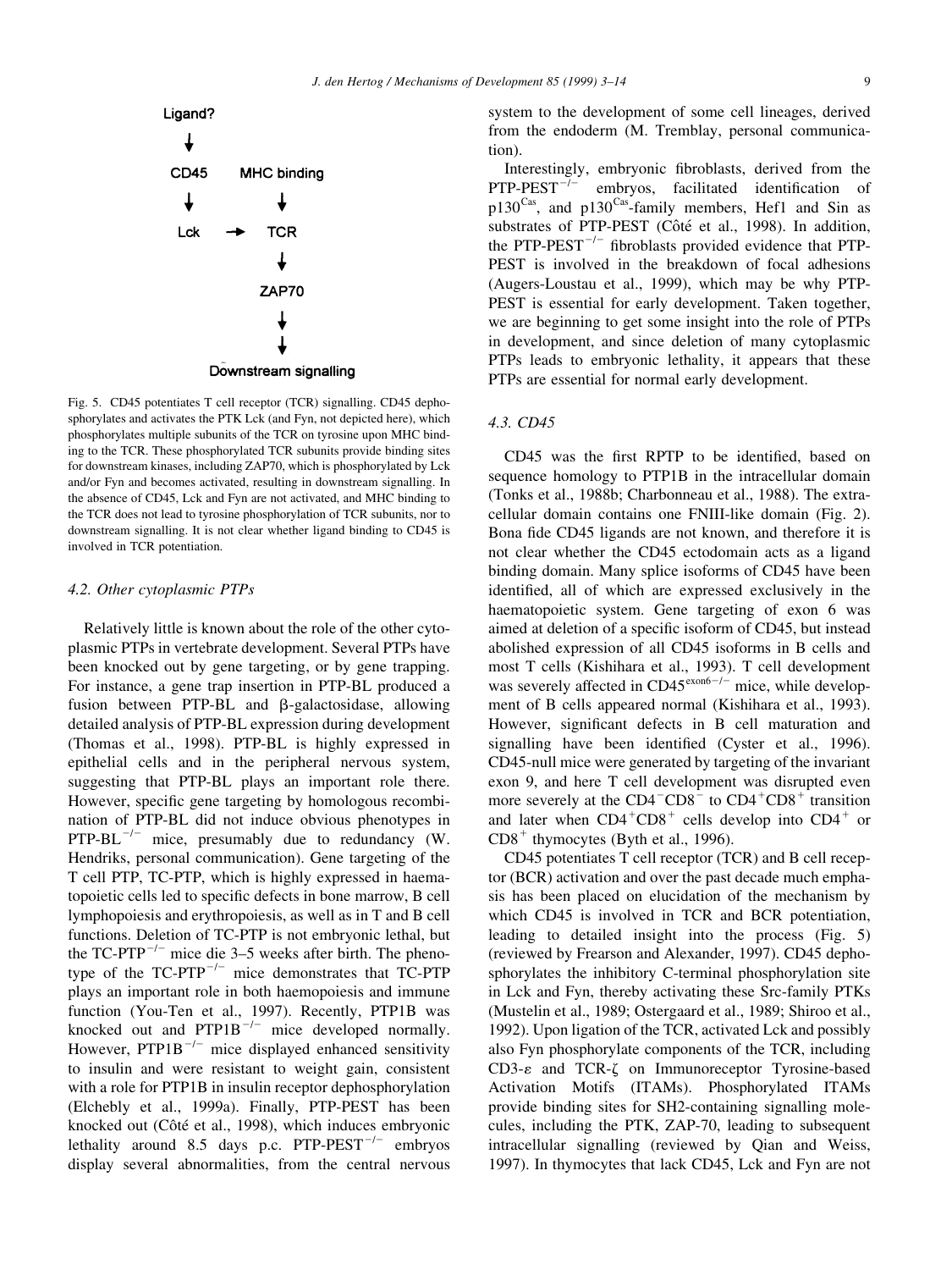activated and engagement of the TCR does not induce tyrosine phosphorylation of the TCR, nor any of the downstream events, demonstrating that CD45 is essential for TCR signalling. Although it has not been proven formally, it is tempting to speculate that CD45-mediated potentiation of the TCR is involved in T cell development.

## 4.4. LAR subfamily

The mammalian LAR subfamily consists of three members, LAR, RPTP $\delta$  and RPTP $\sigma$ . Due to alternative splicing, many different isoforms exist of these three RPTPs that may have different functions (Pulido et al., 1995). During mouse development, these three RPTPs are differentially expressed. LAR is highly expressed in the basal lamina-associated epithelial tissues of (neuro)ectodermal, neural crest/ectomesenchyme and endodermal origin.  $RPTP\delta$  and  $RPTP\sigma$  expression largely overlap with high expression in (neuro)ectodermal, neural crest- and mesodermal-derived tissues (Schaapveld et al., 1998). Since RPTP $\delta$ and  $RPTP\sigma$  are highly expressed in the developing nervous system, these RPTPs may be the homologs of DLAR, rather than mammalian LAR itself. Further evidence, supporting this hypothesis is that gene targeting of LAR, using a gene trap approach did not induce an obvious neuronal phenotype (Skarnes et al., 1995). Close examination of mice with a gene trap insertion in the LAR gene, in which expression of full length LAR is greatly reduced, indicated that the size of cholinergic neurons was significantly reduced and that cholinergic innervation of the dentate gyrus was markedly decreased (Yeo et al., 1997). Schaapveld et al. (1997) generated mice lacking the sequences encoding both LAR PTP domains by gene targeting.  $LAR^{PTP-/-}$  mice are viable and do not display an obvious neuronal phenotype. In fact, these mice develop normally, without obvious histological abnormalities. However,  $LAR^{PTP-/-}$  females have mammary gland defects during gestation, due to impaired terminal differentiation of alveoli at late pregnancy, resulting in defective milk production (Schaapveld et al., 1997). From these  $LAR^{PTP-/-}$  mice it is clear that LAR PTP activity is not essential for proper development of the mammalian nervous system (Schaapveld et al., 1997). However, RPTP<sub>o</sub> and RPTP<sub>o</sub> may take over LAR's function in LAR<sup>-/-</sup> mice. RPTP $\delta$ <sup>-/-</sup> mice are viable and appear to display growth retardation, early mortality, abnormal posture and dramatic motor defects (Uetani et al., 1997), while  $RPTP\sigma^{-/-}$  mice display pituitary dysplasia, defects in the olfactory lobes and a reduction in the total central nervous system size and cell number (Elchebly et al., 1999b; Wallace et al., 1999). It is likely that the highly homologous LAR family members have redundant functions. In fact, all three family members associate with LAR-interacting proteins, including LIP-1 (Pulido et al., 1995), and Liprins (Serra-Pagès et al., 1998), suggesting that indeed downstream signalling is similar. In order to obtain insight into the function of the LAR subfamily, double or even triple knock-out mice will have to be generated.

# 4.5. MAM-domain containing RPTPs

The MAM-domain containing RPTPs, RPTP $\mu$ , RPTP $\kappa$ and PCP2 are differentially expressed during vertebrate development with distinct and complementary expression patterns, suggesting that these RPTPs play a role in organogenesis and in tissue formation (Fuchs et al., 1998). However, functional inactivation of RPTPk (Skarnes et al., 1995) and gene targeting of RPTP $\mu$  (M.F.B.G. Gebbink, personal communication) did not induce obvious phenotypes. Perhaps the phenotypes are subtle and much work is needed to elucidate the in vivo function of these RPTPs. Alternatively, redundancy may be responsible for the lack of phenotypes, although this is unlikely since the type IIb RPTPs are not co-expressed in the same cells (Fuchs et al., 1998).

Cell biological experiments indicated that the extracellular domains of  $RPTP\mu$  and  $RPTP\kappa$  engage in homophilic interactions, suggesting that  $RPTP\mu$  and  $RPTP\kappa$  are involved in cell-cell interactions (Brady-Kalnay et al., 1993; Gebbink et al., 1993; Sap et al., 1994). In addition, further evidence suggests that the MAM-subfamily of RPTPs interacts with cadherins and catenins. For instance, RPTP<sub>K</sub> binds to  $\beta$ -catenin and plakoglobin ( $\gamma$ -catenin) in vivo and in vitro, and  $\beta$ -catenin may be a substrate of RPTPk (Fuchs et al., 1996). Initially, such an interaction between a RPTP and the cadherin-catenin complex was demonstrated for the archetypical MAM-domain containing PTP,  $RPTP\mu$  (Brady-Kalnay et al., 1995). The interaction between  $RPTP\mu$  and cadherins has been the subject of debate (Zondag et al., 1996), but recent evidence strongly suggests that  $RPTP\mu$  interacts with cadherins (Brady-Kalnay et al., 1998). Whether  $RPTP\mu$  is involved in dephosphorylation of the cadherin-catenin complex remains to be determined. Although the function of the MAM-domain containing RPTPs in development remains elusive at the moment, it is highly likely that this subfamily of RPTPs plays a role in cell-cell interactions, which may be mediated by the interaction with the cadherin-catenin complex.

## 4.6. RPTP<sup>a</sup>

The RPTP $\alpha$ -RPTP $\varepsilon$  subfamily of RPTPs is characterized by a very short extracellular domain. RPTP $\varepsilon$  has the shortest extracellular domain (27 residues), while  $RPTP\alpha$  (123 residues) is the best characterized of the two. RPTP $\alpha$  mRNA and protein are highly expressed in mouse dorsal root ganglia and cranial sensory ganglia. In addition,  $RPTP\alpha$  expression is enhanced in the adrenal gland, indicating that  $RPTP\alpha$ is highly expressed in derivatives of the neural crest (den Hertog et al., 1996). During chicken development, RPTP $\alpha$ mRNA expression is enhanced in pre-migratory and migrating granule cells, as well as in Bergmann glia and their radial processes (Fang et al., 1996). A detailed analysis of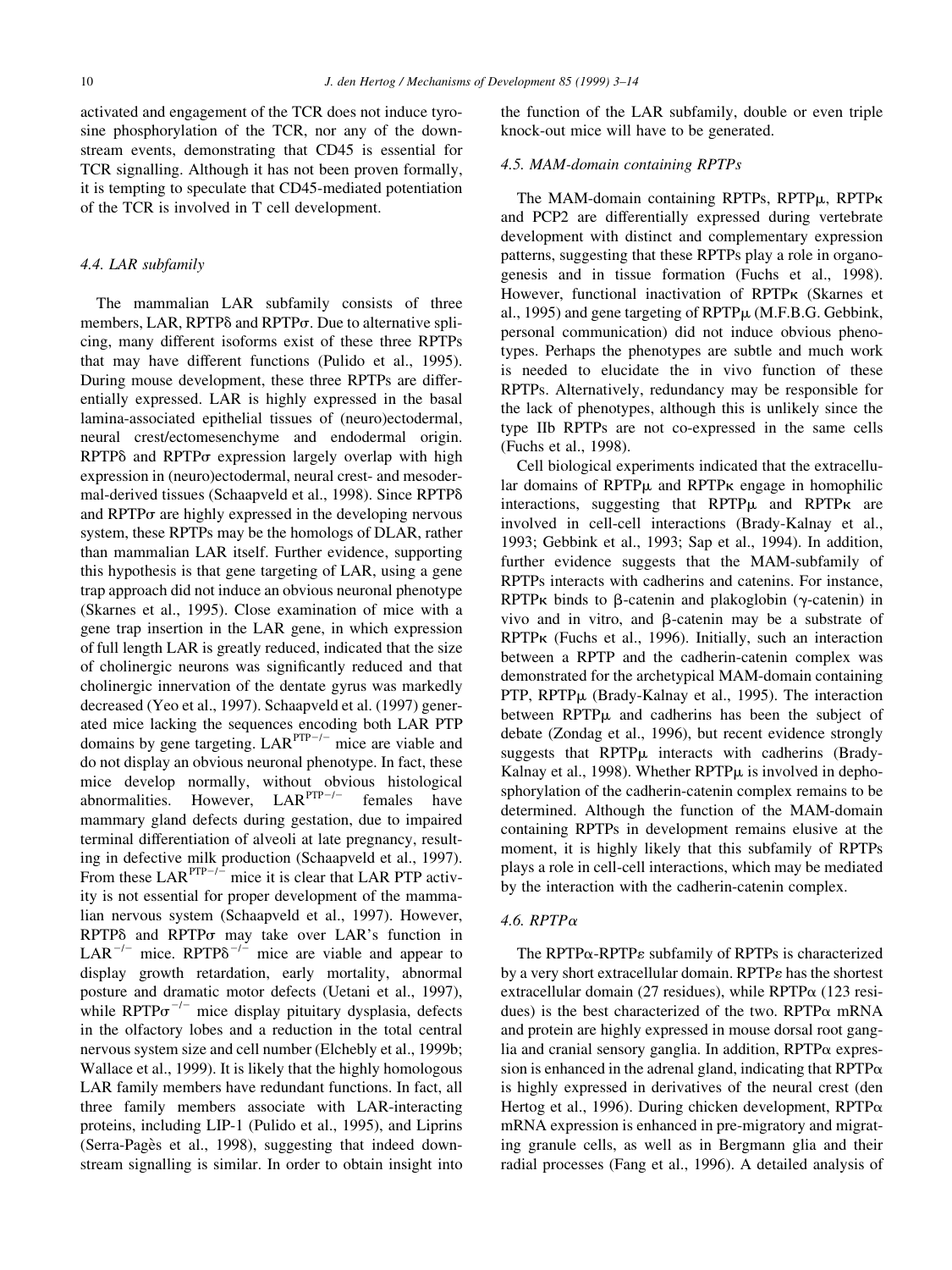$RPTP\alpha$  expression in the retinotectal system of the chick indicates that  $RPTP\alpha$  expression is restricted to Muller glia cells and radial glia of the retina and of the tectum (Ledig et al., 1999). These expression data suggest that  $RPTP\alpha$  has a function in derivatives of the neural crest and/or in glia cells.

Gene targeting of  $RPTP\alpha$  did not result in obvious developmental defects (J. Sap, personal communication). RPTP $\varepsilon$ knock-out mice do not have an obvious developmental phenotype, although they may display subtle physiological defects (A. Elson, personal communication). The lack of obvious developmental phenotypes in RPTP $\alpha$  and RPTP $\varepsilon$ knock-out mice suggests that the function of these RPTPs is taken over by related RPTPs (possibly by each other) or that the phenotypes are rather subtle. A double knock-out with a deletion of both RPTP $\alpha$  and RPTP $\epsilon$  may provide insight into the role of this subfamily of RPTPs in development.

One of the first indications that  $RPTP\alpha$  is involved in developmental processes, came from in vitro studies using pluripotent P19 embryonal carcinoma cells. During neuronal differentiation of P19 cells,  $RPTP\alpha$  expression is transiently induced with highest levels of expression preceding the neuronal phenotype. Overexpression of  $RPTP\alpha$  altered the differentiation fate of P19 EC cells, in that retinoic acid induced neuronal differentiation instead of endodermal and mesodermal differentiation. Neuronally differentiated  $RPTP\alpha$ -expressing P19 cells formed bona fide terminally differentiated neurons, illustrated by their electrical excitability (den Hertog et al., 1993).

The mechanism by which  $RPTP\alpha$  is involved in neuronal differentiation remains to be determined. The PTK Src may be a component of the RPTP $\alpha$ -signalling pathway. Src is negatively regulated by Csk-mediated tyrosine phosphorylation in its C-terminus (at position 527) (Nada et al., 1991). Overexpression of  $RPTP\alpha$  leads to dephosphorylation and thus activation of Src in Rat Embryo Fibroblasts (REFs) and P19 EC cells (Zheng et al., 1992; den Hertog et al., 1993). In addition, RPTP $\alpha$  dephosphorylates Src P.Tyr527 in vitro, suggesting that the effect observed in REFs and in P19 cells is direct (den Hertog et al., 1993). Moreover, Src activity is reduced in RPTP $\alpha^{-/-}$  embryonic fibroblasts, strongly suggesting that Src is a substrate of RPTP $\alpha$  (Ponniah et al., 1999; Su et al., 1999).

The adaptor protein GRB2 has been identified to bind to tyrosine phosphorylated RPTP $\alpha$  in vivo and in vitro, and thus may act as an effector protein of  $RPTP\alpha$  (den Hertog et al., 1994; Su et al., 1994). However, GRB2-binding appears not to be involved in the RPTP $\alpha$ -induced phenotype in P19 cells, since mutant  $RPTP\alpha$ -Y789F that does not bind GRB2 still alters the differentiation fate of P19 cells in favour of neuronal differentiation (J. den Hertog, unpublished data). Not only the GRB2 SH2 domain, but also the C-terminal SH3 domain is involved in binding to  $RPTP\alpha$  (den Hertog and Hunter, 1996; Su et al., 1996). The region in RPTP $\alpha$ that is involved in binding of the SH3 domain suggests that GRB2 may be involved in negative regulation of  $RPTP\alpha$ activity, since the C-terminal SH3 domain presumably

blocks access to the catalytic site of  $RPTP\alpha-D1$ . Future work will provide insight into the role of GRB2-binding in the function of RPTP $\alpha$ .

## 5. Conclusion

Much progress has been made over the past couple of years in elucidation of the function of PTPs in development. However, the function of many PTPs still remains elusive. From the functional analyses that have been done with PTPs to date, using mutant flies and worms, and using knock-out mice, a common theme is emerging that cytoplasmic PTPs play a role early during development with severe defects upon inactivation of these genes, while the RPTPs have a more subtle function later during development, which is redundant in most cases as well. As a result, especially the function of the RPTPs in vertebrate development is unclear at the moment and insight may require generation of mice with multiple targeted RPTP genes, knocking out whole subfamilies of RPTPs.

#### Acknowledgements

I would like to thank Jan Sap, Ari Elson, Michel Tremblay, Martijn Gebbink and Wiljan Hendriks for discussing the phenotype of their knock-out mice prior to publication, and Arjan Buist, Christophe Blanchetot and Astrid van der Sar for critical reading of the manuscript. Work in my laboratory is supported by grants from the Dutch Cancer Society (NKB/KWF) and from the Earth and Life Sciences Foundation/Netherlands Organization for Scientific Research (ALW/NWO).

#### References

- Allard, J.D., Chang, H.C., Herbst, R., McNeill, H., Simon, M.A., 1996. The SH2-containing tyrosine phosphatase corkscrew is required during signaling by sevenless. Ras1 and Raf. Development 122, 1137-1146.
- Angers-Loustau, A., Cote, J.F., Charest, A., Dowbenko, D., Spencer, S., Lasky, L.A., Tremblay, M.L., 1999. Protein tyrosine phosphatase-PEST regulates focal adhesion disassembly, migration, and cytokinesis in fibroblasts. J. Cell Biol. 144, 1019-1031.
- Arrandale, J.M., Gore-Willse, A., Rocks, S., Ren, J.M., Zhu, J., Davis, A., Livingston, J.N., Rabin, D.U., 1996. Insulin signaling in mice expressing reduced levels of Syp. J. Biol. Chem. 271, 21353-21358.
- Bilwes, A.M., den Hertog, J., Hunter, T., Noel, J.P., 1996. Structural basis for inhibition of receptor protein-tyrosine phosphatase-alpha by dimerization. Nature 382, 555-559.
- Brady-Kalnay, S.M., Tonks, N.K., 1994. Identification of the homophilic binding site of the receptor protein tyrosine phosphatase PTP mu. J. Biol. Chem. 269, 28472-28477.
- Brady-Kalnay, S.M., Flint, A.J., Tonks, N.K., 1993. Homophilic binding of PTP mu, a receptor-type protein tyrosine phosphatase, can mediate cellcell aggregation. J. Cell Biol. 122, 961-972.
- Brady-Kalnay, S.M., Rimm, D.L., Tonks, N.K., 1995. Receptor protein tyrosine phosphatase PTP mu associates with Cadherins and Catenins in vivo. J. Cell Biol. 130, 977-986.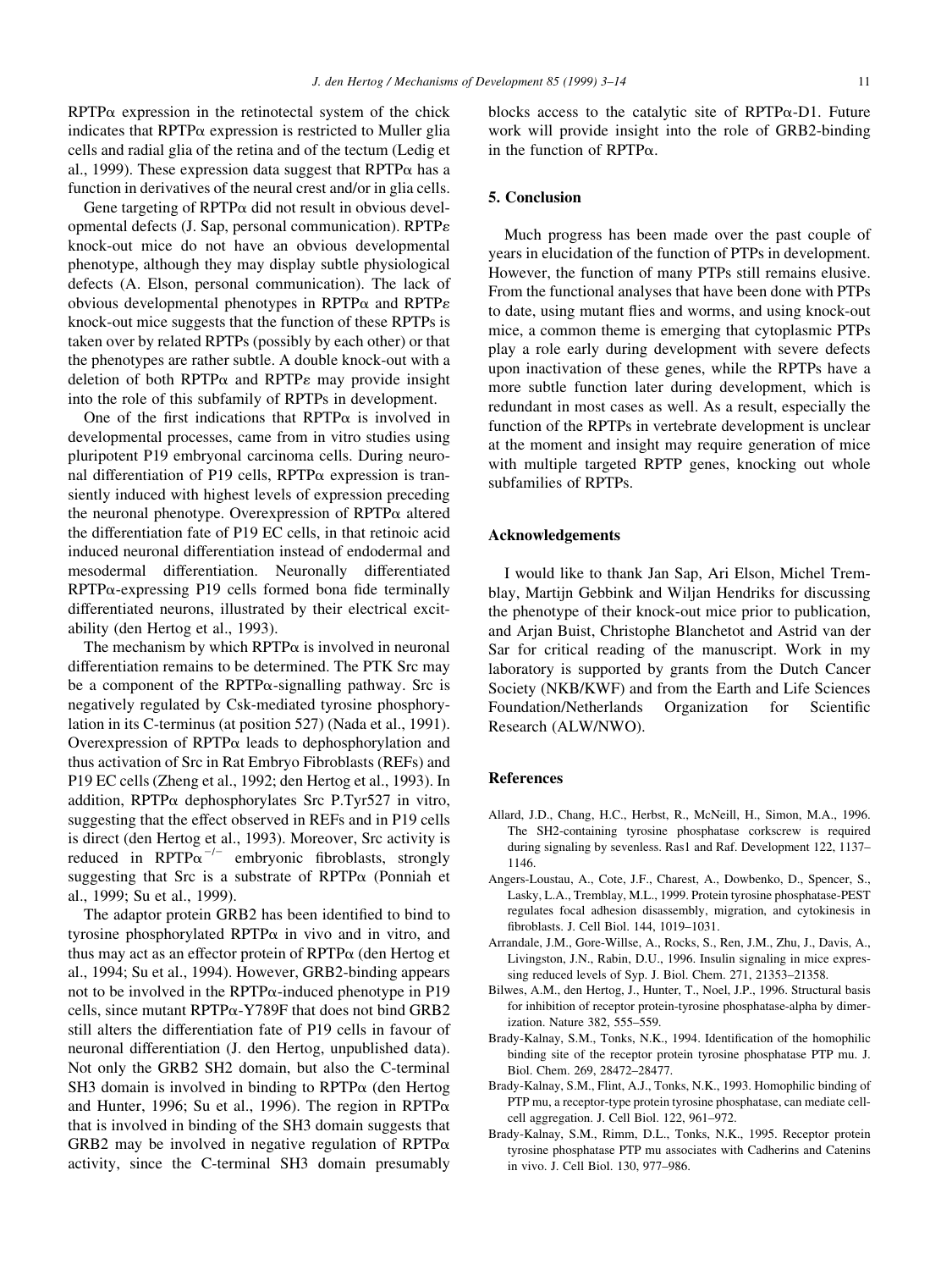- Brady-Kalnay, S.M., Mourton, T., Nixon, J.P., Pietz, G.E., Kinch, M., Chen, H., Brackenburry, R., Rimm, D.L., Del Vecchio, R.L., Tonks, N.K., 1998. Dynamic interactions of PTP mu with multiple cadherins in vivo. J. Cell Biol. 141, 287-296.
- Buist, A., Zhang, Y.L., Keng, Y.F., Wu, L., Zhang, Z.Y., den Hertog, J., 1999. Restoration of potent protein-tyrosine phosphatase activity in the membrane distal domain of Receptor Protein-Tyrosine Phosphatase alpha. Biochemistry 38, 914-922.
- Byth, K.F., Conroy, L.A., Howlett, S., Smith, A.J., May, J., Alexander, D.R., Holmes, N., 1996. CD45-null transgenic mice reveal a positive regulatory role for CD45 in early thymocyte development, in the selection of  $CD4 + CD8 +$  thymocytes, and B cell maturation. J. Exp. Med. 183, 1707±1718.
- Charbonneau, H., Tonks, N.K., Walsh, K.A., Fischer, E.H., 1988. The leukocyte common antigen (CD45): a putative receptor-linked protein tyrosine phosphatase. Proc. Natl. Acad. Sci. USA 85, 7182-7186.
- Charest, A., Wagner, J., Shen, S.H., Tremblay, M.L., 1995. Murine protein tyrosine phosphatase-PEST, a stable cytosolic protein tyrosine phosphatase. Biochem. J. 308, 425-432.
- Chien, C.B., 1996. PY in the fly. Receptor-like tyrosine phosphatases in axonal pathfinding. Neuron 16, 1065-1068.
- Cleghon, V., Feldmann, P., Ghiglione, C., Copeland, T.D., Perrimon, N., Hughes, D.A., Morrison, D.K., 1998. Opposing actions of CSW and RasGAP Modulate the strength of Torso RTK Signaling in the Drosophila terminal pathway. Mol. Cell 2, 719-727.
- Côté, J.F., Charest, A., Wagner, J., Tremblay, M.L., 1998. Combination of gene targeting and substrate trapping to identify substrates of protein tyrosine phosphatases using PTP-PEST as a model. Biochemistry 37, 13128±13137.
- Cyster, J.G., Healy, J.I., Kishihara, K., Mak, T.W., Thomas, M.L., Goodnow, C.C., 1996. Regulation of B lymphocyte negative and positive selection by tyrosine phosphatase CD45. Nature 381, 325-328.
- Debant, A., Serra-Pagès, C., Seipel, K., O'Brien, S., Tang, M., Park, S.H., 1996. The multidomain protein Trio binds the LAR transmembrane tyrosine phosphatase, contains a protein kinase domain, and has separate rac- specific and rho-specific guanine nucleotide exchange factor domains. Proc. Natl. Acad. Sci. USA 93, 5466-5471.
- den Hertog, J., Hunter, T., 1996. Tight association of GRB2 with receptor protein tyrosine phosphatase alpha is mediated by the SH2 and C-terminal SH3 domains. EMBO J. 15, 3016-3027.
- den Hertog, J., Pals, C.E., Peppelenbosch, M.P., Tertoolen, L.G., de Laat, S.W., Kruijer, W., 1993. Receptor protein tyrosine phosphatase alpha activates pp60c-src and is involved in neuronal differentiation. EMBO J. 12, 3789-3798.
- den Hertog, J., Tracy, S., Hunter, T., 1994. Phosphorylation of receptor protein-tyrosine phosphatase alpha on Tyr789, a binding site for the SH3-SH2-SH3 adaptor protein GRB-2 in vivo. EMBO J. 13, 3020-3032.
- den Hertog, J., Overvoorde, J., de Laat, S.W., 1996. Expression of receptor protein-tyrosine phosphatase alpha mRNA and protein during mouse embryogenesis. Mech. Dev. 58, 89-101.
- Denu, J.M., Stuckey, J.A., Saper, M.A., Dixon, J.E., 1996. Form and function in protein dephosphorylation. Cell 87, 361-364.
- Desai, D.M., Sap, J., Schlessinger, J., Weiss, A., 1993. Ligand-mediated negative regulation of a chimeric transmembrane receptor tyrosine phosphatase. Cell 73, 541-554.
- Desai, D.M., Sap, J., Silvennoinen, O., Schlessinger, J., Weiss, A., 1994. The catalytic activity of the CD45 membrane-proximal phosphatase domain is required for TCR signaling and regulation. EMBO J. 13, 4002±4010.
- Desai, C.J., Gindhart Jr, J.G., Goldstein, L.S., Zinn, K., 1996. Receptor tyrosine phosphatases are required for motor axon guidance in the Drosophila embryo. Cell 84, 599-609.
- Desai, C.J., Krueger, N.X., Saito, H., Zinn, K., 1997. Competition and cooperation among receptor tyrosine phosphatases control motoneuron growth cone guidance in Drosophila. Development 124, 1941– 1952.
- DeVore, D.L., Horvitz, H.R., Stern, M.J., 1995. An FGF receptor signaling pathway is required for the normal cell migrations of the sex myoblasts in C. elegans hermaphrodites. Cell 83, 611-620.
- Elchebly, M., et al., 1999a. Increased insulin sensitivity and obesity resistance in mice lacking the Protein Tyrosine Phosphatase-1B gene. Science 283, 1544-1548.
- Elchebly, M., Wagner, J., Kennedy, T.E., Lanctot, C., Michaliszyn, E., Itie, A., Drouin, J., Tremblay, M.L., 1999b. Neuroendocrine dysplasia in mice lacking protein tyrosine phosphatase sigma. Nat. Genet. 21, 330±333.
- Fang, K.S., Martins-Green, M., Williams, L.T., Hanafusa, H., 1996. Characterization of chicken protein tyrosine phosphatase alpha and its expression in the central nervous system. Brain Res. Mol. Brain Res.  $37, 1-14.$
- Fauman, E.B., Saper, M.A., 1996. Structure and function of the protein tyrosine phosphatases. Trends Biochem. Sci. 21, 413-417.
- Felberg, J., Johnson, P., 1998. Characterization of recombinant CD45 cytoplasmic domain proteins. Evidence for intramolecular and intermolecular interactions. J. Biol. Chem. 273, 17839-17845.
- Feng, G.S., Pawson, T., 1994. Phosphotyrosine phosphatases with SH2 domains: regulators of signal transduction. Trends Genet. 10, 54-58.
- Fischer, E.H., Charbonneau, H., Tonks, N.K., 1991. Protein tyrosine phosphatases: a diverse family of intracellular and transmembrane enzymes. Science 253, 401-406.
- Frangioni, J.V., Beahm, P.H., Shifrin, V., Jost, C.A., Neel, B.G., 1992. The nontransmembrane tyrosine phosphatase PTP-1B localizes to the endoplasmic reticulum via its 35 amino acid C-terminal sequence. Cell 68, 545-560.
- Frangioni, J.V., Oda, A., Smith, M., Salzman, E.W., Neel, B.G., 1993. Calpain-catalyzed cleavage and subcellular relocation of protein phosphotyrosine phosphatase 1B (PTP-1B) in human platelets. EMBO J. 12, 4843±4856.
- Frearson, J.A., Alexander, D.R., 1997. The role of phosphotyrosine phosphatases in haematopoietic cell signal transduction. Bioessays 19, 417-427.
- Fuchs, M., Mueller, T., Lerch, M.M., Ullrich, A., 1996. Association of human protein tyrosine phosphatase kappa with members of the armadillo family. J. Biol. Chem. 271, 16712-16719.
- Fuchs, M., Wang, H., Ciossek, T., Chen, Z., Ullrich, A., 1998. Differential expression of MAM-subfamily protein tyrosine phosphatases during mouse development. Mech. Dev. 70, 91-109.
- Gamper, M., Howard, P.K., Hunter, T., Firtel, R.A., 1996. Multiple roles of the novel protein tyrosine phosphatase PTP3 during Dictyostelium growth and development. Mol. Cell Biol. 16, 2431-2444.
- Garton, A.J., Burnham, M.R., Bouton, A.H., Tonks, N.K., 1997. Association of PTP-PEST with the SH3 domain of p130cas: a novel mechanism of protein tyrosine phosphatase substrate recognition. Oncogene 15, 877±885.
- Gebbink, M.F., Zondag, G.C., Wubbolts, R.W., Beijersbergen, R.L., van Etten, I., Moolenaar, W.H., 1993. Cell-cell adhesion mediated by a receptor-like protein tyrosine phosphatase. J. Biol. Chem. 268, 16101±16104.
- Gershon, T.R., Baker, M.W., Nitabach, M., Macagno, E.R., 1998. The leech receptor protein tyrosine phosphatase HmLAR2 is concentrated in growth cones and is involved in process outgrowth. Development 125, 1183±1190.
- Guan, K.L., Dixon, J.E., 1991. Evidence for protein-tyrosine-phosphatase catalysis proceeding via a cysteine-phosphate intermediate. J. Biol. Chem. 266, 17026-17030.
- Gutch, M.J., Flint, A.J., Keller, J., Tonks, N.K., Hengartner, M.O., 1998. The Caenorhabditis elegans SH2 domain-containing protein tyrosine phosphatase PTP-2 participates in signal transduction during oogenesis and vulval development. Genes Dev. 12, 571-585.
- Herbst, R., Carroll, P.M., Allard, J.D., Schilling, J., Raabe, T., Simon, M.A., 1996. Daughter of sevenless is a substrate of the phosphotyrosine phosphatase Corkscrew and functions during sevenless signaling. Cell 85, 899-909.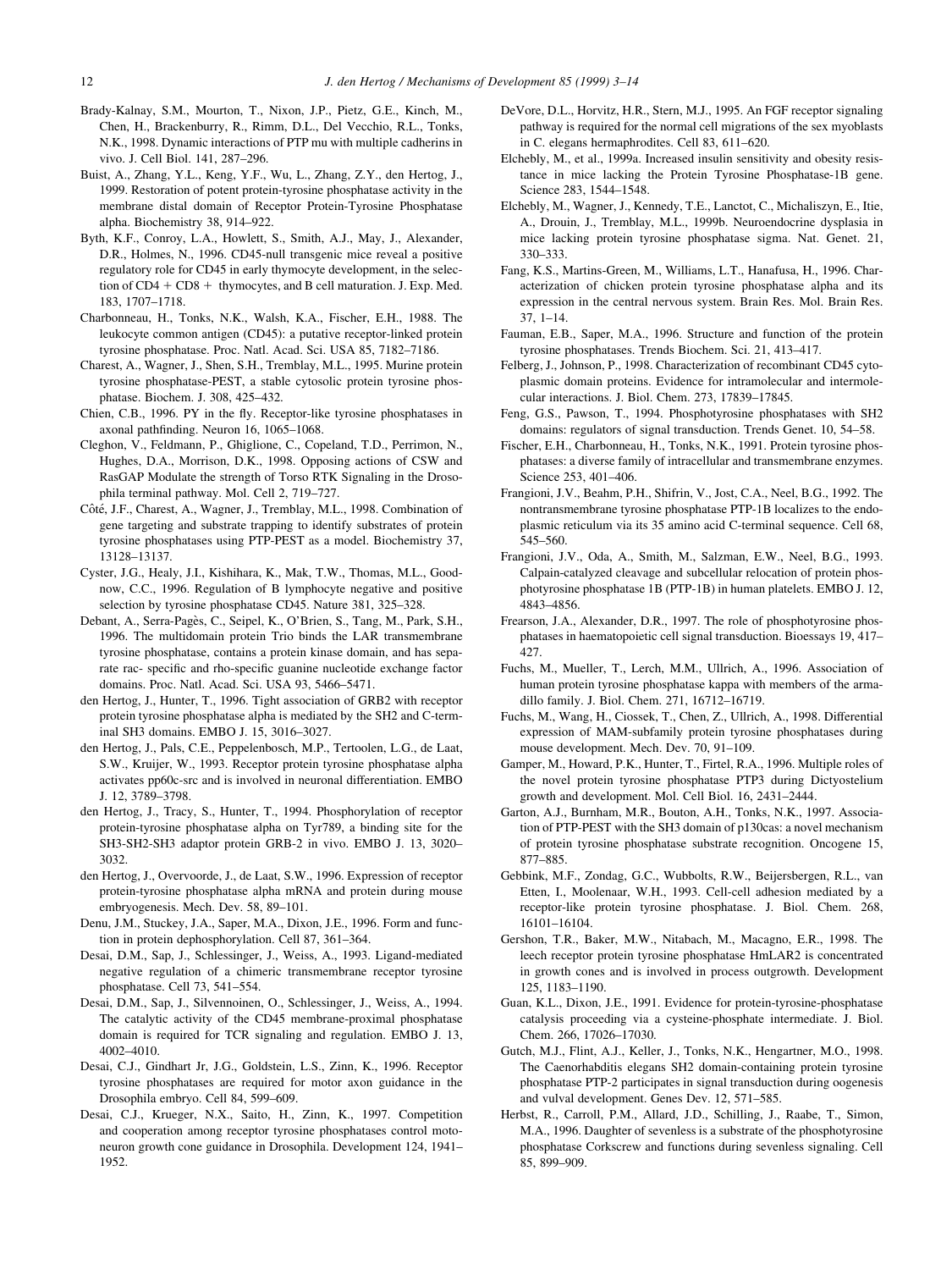- Hof, P., Pluskey, S., Dhe-Paganon, S., Eck, M.J., Shoelson, S.E., 1998. Crystal structure of the tyrosine phosphatase SHP-2. Cell 92, 441-450.
- Hoffmann, K.M.V., Tonks, N.K., Barford, D., 1997. The crystal structure of domain 1 of receptor protein-tyrosine phosphatase mu. J. Biol. Chem. 272, 27505±27508.
- Howard, P.K., Sefton, B.M., Firtel, R.A., 1992. Analysis of a spatially regulated phosphotyrosine phosphatase identifies tyrosine phosphorylation as a key regulatory pathway in Dictyostelium. Cell 71, 637-647.
- Hunter, T., 1998. Anti-phosphatases take the stage. Nat. Genet. 18, 303-305.
- Kaufmann, N., Wills, Z.P., Van Vactor, D., 1998. Drosophila Rac1 controls motor axon guidance. Development 125, 453-461.
- Kishihara, K., Penninger, J., Wallace, V.A., Kundig, T.M., Kawai, K., Wakeham, A., Timms, E., Pfeffer, K., Ohashi, P.S., Thomas, M.L., Furlonger, C., Paige, C.J., Mak, T.W., 1993. Normal B lymphocyte development but impaired T cell maturation in CD45-exon6 protein tyrosine phosphatase-deficient mice. Cell 74, 143-156.
- Kokel, M., Borland, C.Z., Delong, L., Horvitz, H.R., Stern, M.J., 1998. clr-1 encodes a receptor tyrosine phosphatase that negatively regulates an FGF receptor signaling pathway in Caenorhabditis elegans. Genes. Dev. 12, 1425±1437.
- Krueger, N.X., Streuli, M., Saito, H., 1990. Structural diversity and evolution of human receptor-like protein tyrosine phosphatases. EMBO J. 9, 3241±3252.
- Krueger, N.X., Van Vactor, D., Wan, H.I., Gelbart, W.M., Goodman, C.S., Saito, H., 1996. The transmembrane tyrosine phosphatase DLAR controls motor axon guidance in Drosophila. Cell 84, 611-622.
- Ledig, M.M., McKinnell, I.W., Mrsic Flogel, T., Wang, J., Mason, I., Alvares, C., Bixby, J.L., Mueller, B.K., Stoker, A.W., 1999. Expression of receptor tyrosine phosphatases during development of the retinotectal projection of the chick. J. Neurobiol.  $39, 81-96$ .
- Li, D.M., Sun, H., 1997. TEP1, encoded by a candidate tumor suppressor locus, is a novel protein tyrosine phosphatase regulated by transforming growth factor beta. Cancer Res. 57, 2124-2129.
- Li, J., Yen, C., Liaw, D., Podsypanina, K., Bose, S., Wang, S.I., Puc, J., Miliaresis, C., Rodgers, L., McCombie, R., Bigner, S.H., Giovanella, B.C., Ittmann, M., Tycko, B., Hibshoosh, H., Wigler, M.H., Parsons, R., 1997. PTEN, a putative protein tyrosine phosphatase gene mutated in human brain, breast, and prostate cancer. Science 275, 1943-1947.
- Lim, K.L., Kolatkar, P.R., Ng, K.P., Ng, C.H., Pallen, C.J., 1998. Interconversion of the kinetic identities of the tandem catalytic domains of receptor-like protein-tyrosine phosphatase PTPalpha by two point mutations is synergistic and substrate-dependent. J. Biol. Chem. 273, 28986±28993.
- Maehama, T., Dixon, J.E., 1998. The tumor suppressor, PTEN/MMAC1, dephosphorylates the lipid second messenger, Phosphatidylinositol 3,4,5-Trisphosphate. J. Biol. Chem. 273, 13375-13378.
- Majeti, R., Bilwes, A.M., Noel, J.P., Hunter, T., Weiss, A., 1998. Dimerization-induced inhibition of receptor protein tyrosine phosphatase function through an inhibitory wedge. Science 279, 88-91.
- Mauro, L.J., Dixon, J.E., 1994. `Zip codes' direct intracellular protein tyrosine phosphatases to the correct cellular `address'. Trends Biochem. Sci. 19, 151-155.
- McLaughlin, S., Dixon, J.E., 1993. Alternative splicing gives rise to a nuclear protein tyrosine phosphatase in Drosophila. J. Biol. Chem. 268, 6839±6842.
- Mustelin, T., Coggeshall, K.M., Altman, A., 1989. Rapid activation of the T-cell tyrosine protein kinase pp561ck by the CD45 phosphotyrosine phosphatase. Proc. Natl. Acad. Sci. USA 86, 6302-6306.
- Myers, M.P., Pass, I., Batty, I.H., van der Kaay, J., Stolarov, J.P., Hemmings, B.A., Wigler, M.H., Downes, C.P., Tonks, N.K., 1998. The lipid phosphatase activity of PTEN is critical for its tumor supressor function. Proc. Natl. Acad. Sci. USA 95, 13513-13518.
- Nada, S., Okada, M., Macauley, A., Cooper, J.A., Nakagawa, H., 1991. Cloning of a complementary DNA for a protein-tyrosine kinase that specifically phosphorylates a negative regulatory site of p60c-src. Nature 351, 69-72.
- Neel, B.G., Tonks, N.K., 1997. Protein tyrosine phosphatases in signal transduction. Curr. Opin. Cell Biol. 9, 193-204.
- O'Grady, P., Thai, T.C., Saito, H., 1998. The laminin-nidogen complex is a ligand for a specific splice isoform of the transmembrane protein tyrosine phosphatase LAR. J. Cell Biol. 141, 1675-1684.
- Ostergaard, H.L., Shackelford, D.A., Hurley, T.R., Johnson, P., Hyman, R., Sefton, B.M., Trowbridge, I.S., 1989. Expression of CD45 alters phosphorylation of the Ick-encoded tyrosine protein kinase in murine lymphoma T-cell lines. Proc. Natl. Acad. Sci. USA 86, 8959-8963.
- Peles, E., Nativ, M., Campbell, P.L., Sakurai, T., Martinez, R., Lev, S., Clary, D.O., Schilling, J., Barnea, G., Plowman, G.D., Schlessinger, J., 1995. The carbonic anhydrase domain of receptor tyrosine phosphatase beta is a functional ligand for the axonal cell recognition molecule contactin. Cell 82, 251-260.
- Peles, E., Nativ, M., Lustig, M., Grumet, M., Schilling, J., Martinez, R., Plowman, G.D., Schlessinger, J., 1997. Identification of a novel contactin-associated transmembrane receptor with multiple domains implicated in protein-protein interactions. EMBO J. 16, 978-988.
- Perkins, L.A., Larsen, I., Perrimon, N., 1992. Corkscrew encodes a putative protein tyrosine phosphatase that functions to transduce the terminal signal from the receptor tyrosine kinase torso. Cell 70, 225-236.
- Perkins, L.A., Johnson, M.R., Melnick, M.B., Perrimon, N., 1996. The nonreceptor protein tyrosine phosphatase corkscrew functions in multiple receptor tyrosine kinase pathways in Drosophila. Dev. Biol. 180, 63±81.
- Ponniah, S., Wang, D.Z., Lim, K.L., Pallen, C.J., 1999. Targeted disruption of the tyrosine phosphatase PTPalpha leads to constitutive downregulation of the kinases src and Fyn. Curr. Biol. 9, 535-538.
- Pot, D.A., Dixon, J.E., 1992. Active site labeling of a receptor-like protein tyrosine phosphatase. J. Biol. Chem. 267, 140-143.
- Pulido, R., Serra-Pagès, C., Tang, M., Streuli, M., 1995. The LAR/PTP delta/PTP sigma subfamily of transmembrane protein-tyrosine- phosphatases: multiple human LAR, PTP delta, and PTP sigma isoforms are expressed in a tissue-specific manner and associate with the LARinteracting protein LIP.1. Proc. Natl. Acad. Sci. USA 92, 11686-11690.
- Qian, D., Weiss, A., 1997. T cell antigen receptor signal transduction. Curr Opin. Cell Biol. 9, 205-212.
- Raabe, T., Riesgo-Escovar, J., Liu, X., Bausenwein, B.S., Deak, P., Maroy, P., Hafen, E., 1996. DOS, a novel pleckstrin homology domain-containing protein required for signal transduction between sevenless and Ras1 in Drosophila. Cell 85, 911-920.
- Sakurai, T., Lustig, M., Nativ, M., Hemperly, J.J., Schlessinger, J., Peles, E., Grumet, M., 1997. Induction of neurite outgrowth through contactin and Nr-CAM by extracellular regions of glial receptor tyrosine phosphatase beta. J. Cell Biol. 136, 907-918.
- Sap, J., Jiang, Y.P., Friedlander, D., Grumet, M., Schlessinger, J., 1994. Receptor tyrosine phosphatase R-PTP-kappa mediates homophilic binding. Mol. Cell Biol. 14, 1-9.
- Saras, J., Heldin, C.H., 1996. PDZ domains bind carboxy-terminal sequences of target proteins. Trends Biochem. Sci. 21, 455-458.
- Saxton, I.M., Henkemeyer, M., Gasca, S., Shen, R., Rossi, D.J., Shalaby, F., Feng, G.S., Pawson, T., 1997. Abnormal mesoderm patterning in mouse embryos mutant for the SH2 tyrosine phosphatase Shp-2. EMBO J. 16, 2352±2364.
- Schaapveld, R.Q., Schepens, J.T., Robinson, G.W., Attema, J., Oerlemans, F.T., Fransen, J.A., Streuli, M., Wieringa, B., Hennighausen, L., Hendriks, W.J., 1997. Impaired mammary gland development and function in mice lacking LAR receptor-like tyrosine phosphatase activity. Dev. Biol. 188, 134-146.
- Schaapveld, R.Q.J., Schepens, J.T.G., Baechner, D., Attema, J., Wieringa, B., Jap, P.H.K., Hendriks, W.J.A.J., 1998. Developmental expression of the cell adhesion molecule-like protein tyrosine phosphatases LAR, RPTP delta and RPTP sigma in the mouse. Mech. Dev. 77, 59-62.
- Serra-Pagès, C., Kedersha, N.L., Fazikas, L., Medley, Q., Debant, A., Streuli, M., 1995. The LAR transmembrane protein tyrosine phosphatase and a coiled-coil LAR-interacting protein co-localize at focal adhesions. EMBO J. 14, 2827-2838.